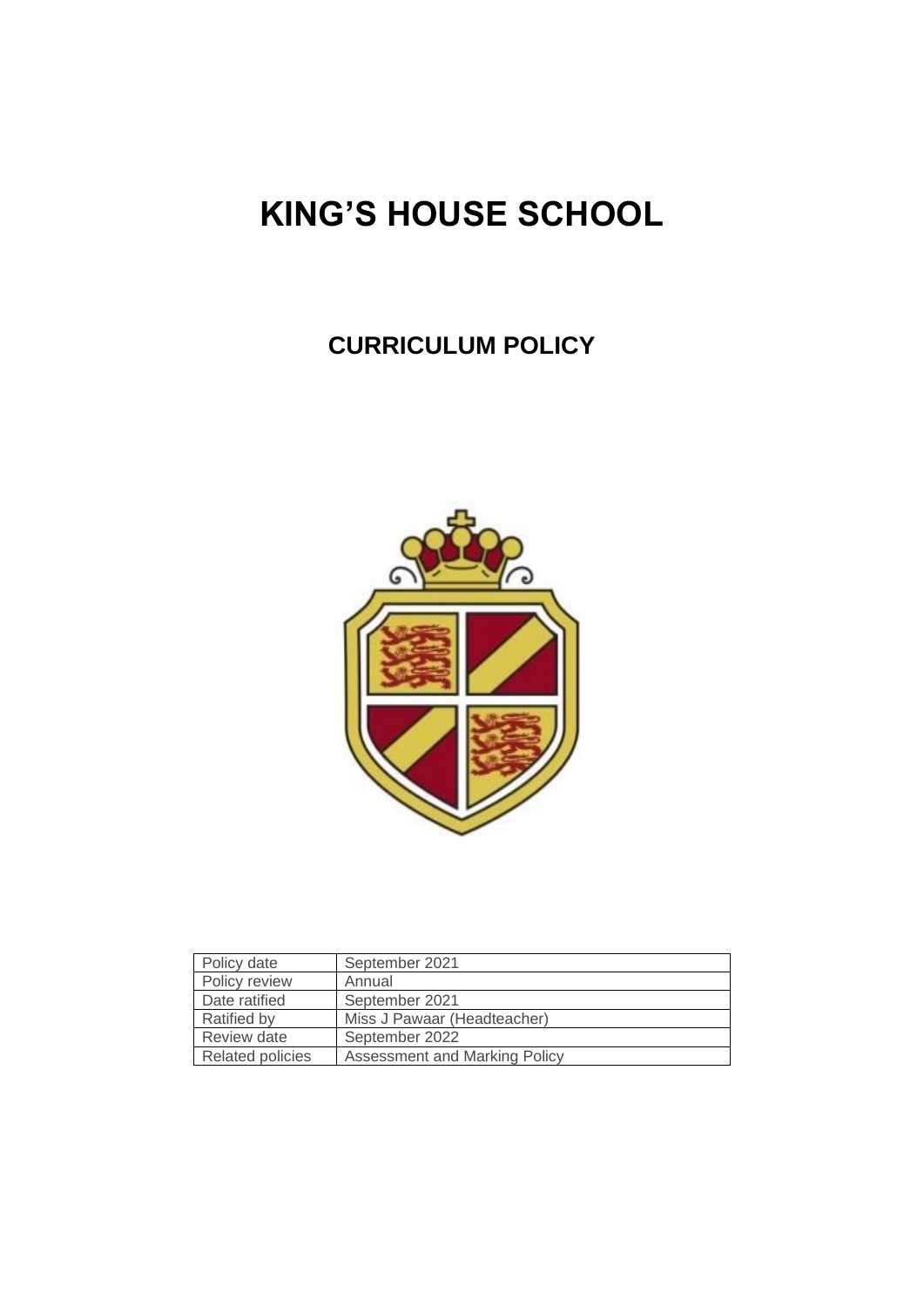At King's House School, we believe that the curriculum offer should be broad, balanced, engaging and relevant and meets the needs of all children.

The curriculum is comprised of The National Curriculum and the wider curriculum. We ensure the children have a range of learning experiences that challenge, stimulate and promote thinking and learning. The curriculum also includes the hidden curriculum, which is what the children learn from how they are treated and the expectations placed on them.

This policy acts as an "umbrella" policy for all other school curriculum procedures and guidelines, in that, along with the aims of the school, it will provide the philosophical framework for them.

#### **Aims**

The aims of the curriculum are to

- 1. Teach the basic skills of Literacy, Numeracy, Science and ICT and promote high standards of work in these core subject areas.
- 2. Promote a positive attitude towards learning and to create a basis for lifelong learning.
- 3. Enable all children to learn and develop their skills to the best of their ability
- 4. Promote children's spiritual, moral, social and cultural development
- 5. Prepare all children for the opportunities, responsibilities and experiences of life
- 6. Enable children to be creative and develop their own thinking
- 7. Promote physical development and the awareness of a healthy lifestyle
- 8. Develop key skills in all areas of the curriculum by ensuring continuity and progression
- 9. Promote the involvement of parents, carers and families in their child's learning
- 10. Enable children to be creative through art, dance, music, drama and design technology
- 11. Enable children to be healthy individuals who enjoy sport and appreciate the importance of a healthy life style

We aim to teach children how to grow into positive, responsible people, who can work and co-operate with others, whilst developing knowledge, skills and attitudes to learning, in order that they achieve their true potential.

#### **Curriculum Organisation**

The curriculum is planned in three phases. We agree a long-term plan (reviewed annually) for each key stage. This indicates what topics are to be taught in each term.

With our medium-term plans, we agree clear guidelines on the objectives and teaching strategies that will be used. The School has adopted the National Curriculum and we base our medium-term planning on the guidance given.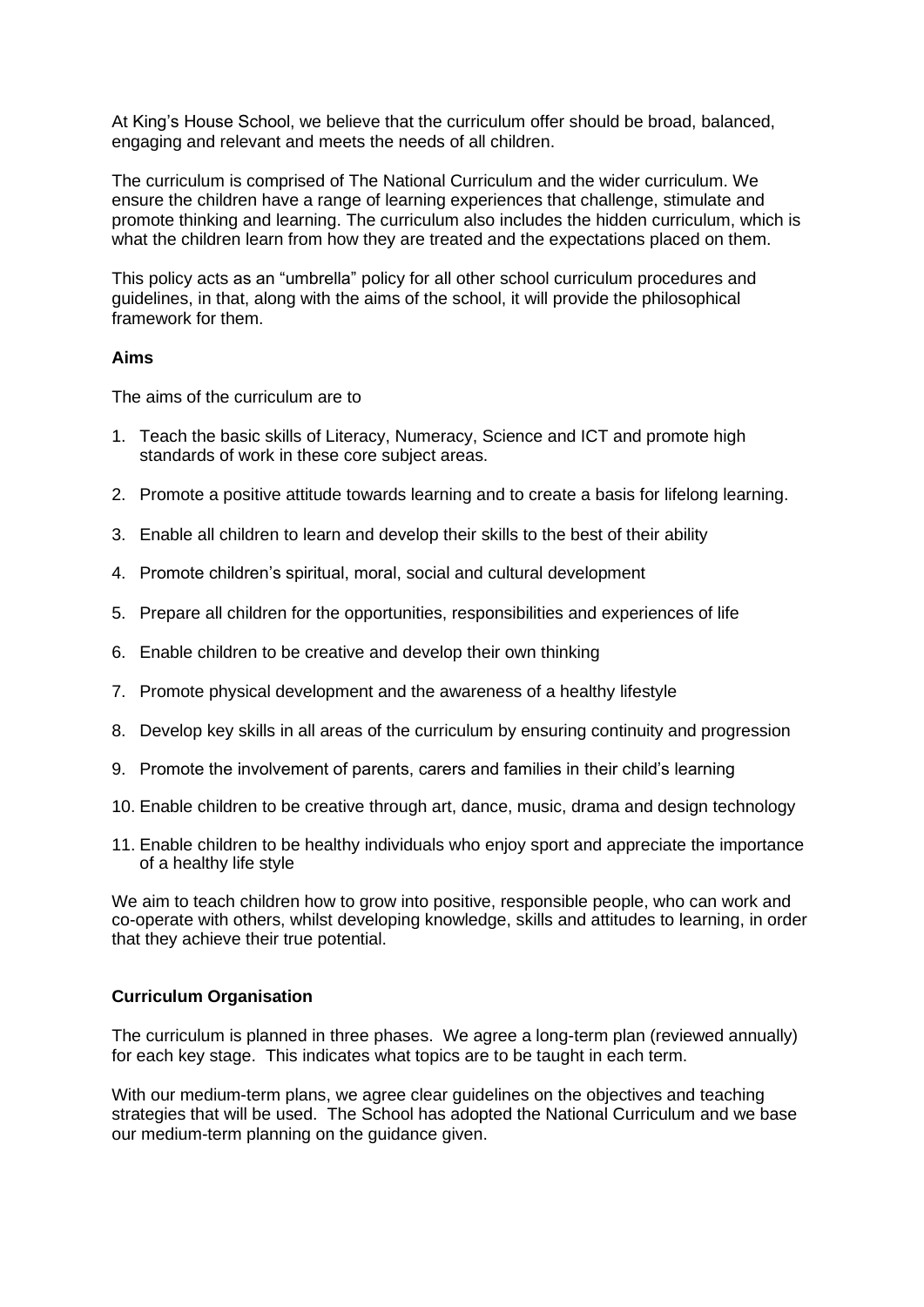Our short-term plans are those that our teachers write on a weekly basis. Short term plans outline the individual lessons and adaptations made for individual classes and children along with assessment opportunities and expected outcomes. Particular attention is given to clear and appropriate differentiation, progression and attainment at this point in the planning process.

In the Foundation Stage for all areas other than Literacy & Maths the School adopts an interdisciplinary topic approach to curriculum planning. We plan the curriculum carefully, so that there is coherence and full coverage of all aspects of the National Curriculum and early learning goals, and there is planned progression in all curriculum areas.

At Key Stage 1 & 2 the curriculum is integrated as much as possible. A child may concentrate in one term on a history topic, then switch to a greater emphasis on geography in the next term. Over the three terms of the academic year, each child has the opportunity to experience the full range of National Curriculum subjects.

|                                              | <b>Key Stage 1</b> | <b>Key Stage 2</b> |  |
|----------------------------------------------|--------------------|--------------------|--|
| Age                                          | $5 - 7$            | $7 - 11$           |  |
| Year Groups                                  | $1 - 2$            | $3-6$              |  |
| <b>Core Subjects</b>                         |                    |                    |  |
| English                                      | ✓                  | ✓                  |  |
| <b>Mathematics</b>                           |                    |                    |  |
| Science                                      | ✓                  |                    |  |
| <b>Foundation Subjects</b>                   |                    |                    |  |
| Art and Design                               | $\checkmark$       | $\checkmark$       |  |
| Citizenship                                  | ✓                  | ✓                  |  |
| Computing                                    | ✓                  | $\checkmark$       |  |
| Design and technology                        | ✓                  | ✓                  |  |
| Languages (eg, French, Spanish,<br>Mandarin) | ✓                  | ✓                  |  |
| Geography                                    | ✓                  | $\checkmark$       |  |
| History                                      | ✓                  | ✓                  |  |
| Music                                        | ✓                  | ✓                  |  |
| <b>Physical Education</b>                    | ✓                  |                    |  |
| <b>Religious Education</b>                   | ✓                  |                    |  |
| Relationships & Health Education             | ✓                  |                    |  |

The structure of the National Curriculum 2014

#### **Children with support needs**

The curriculum in the school is designed to provide access and opportunity for all children who attend the school. If we think it necessary to adapt the curriculum to meet the needs of individual children, then we do so only after the parents of the child have been consulted.

We comply with the requirements set out in the SEN Code of Practice in providing for children with special needs. If a child displays signs of requiring support in most instances the class teacher is able to provide resources and educational opportunities which meet the child's needs within the normal class organisation. If a child's need is more severe, we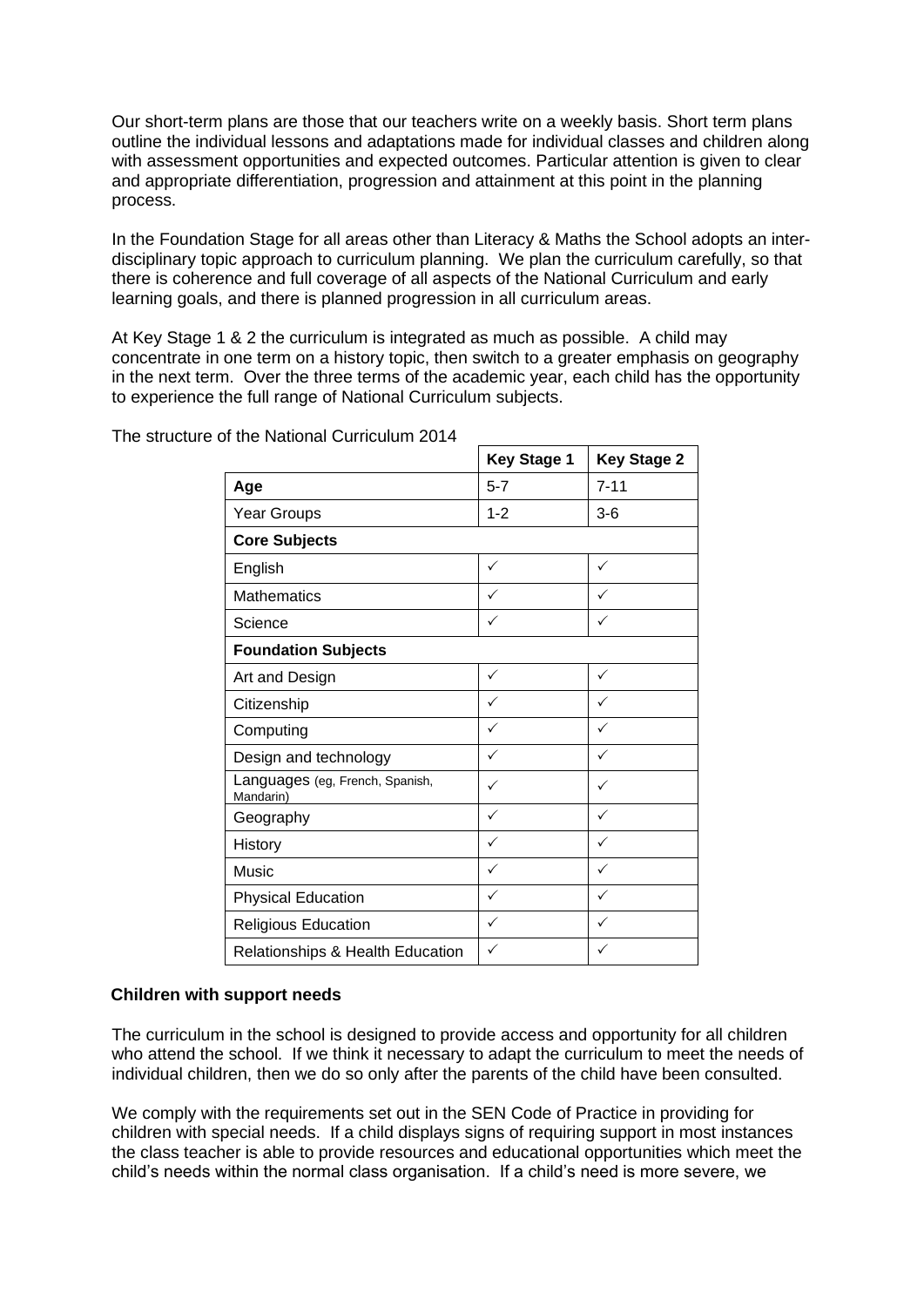consider the child for an assessment of needs, and we involve the appropriate external agencies when making this assessment.

#### **The Foundation Stage**

The curriculum that we teach in the Reception class meets the requirements set out in the Early Years Foundation Stage. Our curriculum planning focuses on the seven areas of learning: personal, social and emotional development; communication and language; literacy; mathematics; understanding the world; physical development and expressive arts and design.

The school fully supports the principle that young children learn through play, and by engaging in well-planned structured activities. Teaching in the Foundation class builds on the experiences of the children in their pre-school learning.

During the children's first term in school, their teacher begins to assess each child. This assessment forms an important part of the future curriculum planning for each child.

We are well aware that all children need the support of parents and teachers to make good progress in school. We strive to build positive links with the parents of each child.

The key skills foci for the school are

**Creativity Communication Collaboration** Self-esteem Independence **Reflection** 

We believe that by focusing on these skills we will prepare all our children for the journey of lifelong learning.

#### **Spiritual, Moral, Social and Cultural Development (SMSC)**

The curriculum aims to support children's spiritual, moral, social and cultural development. We do this in many ways across the curriculum and through the opportunities and experiences we offer to them. We reflect on these areas during assemblies and through times such as class discussion.

#### **British Values**

The curriculum also aims to promote British Values

- respect for democracy and support for participation in the democratic process
- respect for the basis on which the law is made and applies in England
- support for equality of opportunity for all
- support and respect for the liberties of all within the law
- respect for and tolerance of different faiths and religious and other beliefs